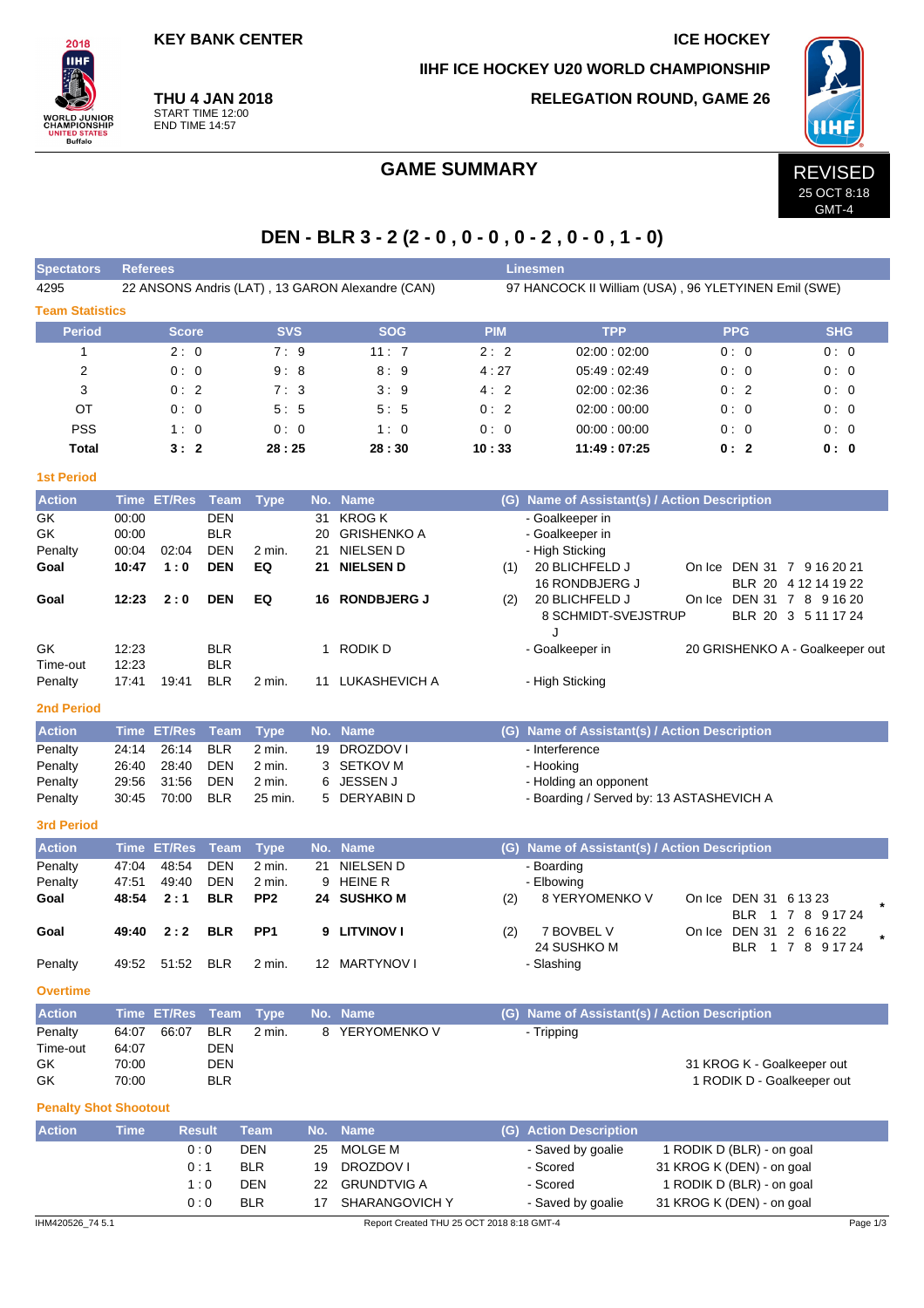## **KEY BANK CENTER ICE HOCKEY**

**THU 4 JAN 2018** START TIME 12:00 END TIME 14:57

# **IIHF ICE HOCKEY U20 WORLD CHAMPIONSHIP**

## **RELEGATION ROUND, GAME 26**



| <b>Action</b> | Time  | <b>Result</b> | Team       |    | No. Name                   | (G) Action Description |                           |
|---------------|-------|---------------|------------|----|----------------------------|------------------------|---------------------------|
|               |       | 1:0           | <b>DEN</b> |    | ANDERSEN L                 | - Scored               | 1 RODIK D (BLR) - on goal |
|               |       | 0:1           | <b>BLR</b> | 21 | <b>MIKHALCHUK V</b>        | - Scored               | 31 KROG K (DEN) - on goal |
|               |       | 1:0           | <b>DEN</b> | 8  | <b>SCHMIDT-SVEJSTRUP J</b> | - Scored               | 1 RODIK D (BLR) - on goal |
|               |       | 0:0           | <b>BLR</b> | 12 | <b>MARTYNOV I</b>          | - Missed (left)        | 31 KROG K (DEN) - on goal |
|               |       | 1:0           | <b>DEN</b> | 16 | RONDBJERG J                | - Scored               | 1 RODIK D (BLR) - on goal |
| GWG           | 70:00 | 4:2           | <b>DEN</b> | 8  | <b>SCHMIDT-SVEJSTRUP J</b> |                        |                           |

### **Goalkeeper Records**

 $2018$ **IIHF** 

'ORLD JUNIOR<br>HAMPIONSHIP

TATES TED STA<br>Buffalo

### **Team : DEN - Denmark Team : BLR - Belarus**

| No. Name         | <b>SOG</b> | <b>SVS</b> | <b>MIP</b> | No. Name            | <b>SOG</b> | <b>SVS</b> | <b>MIP</b> |
|------------------|------------|------------|------------|---------------------|------------|------------|------------|
| 31 KROG Kasper   | 30         | 28         | 70:00      | RODIK Dmitri        |            | 22         | 57:37      |
| 30 SOEGAARD Mads |            |            |            | 20 GRISHENKO Andrei |            |            | 12:23      |

### **Game Statistics**

|               | Team: DEN (white)                        |              |   |                |             |                |                |                   |          |          |                |                      |          |          |       |                |                     |               |                             |    |            |
|---------------|------------------------------------------|--------------|---|----------------|-------------|----------------|----------------|-------------------|----------|----------|----------------|----------------------|----------|----------|-------|----------------|---------------------|---------------|-----------------------------|----|------------|
|               | Head Coach: ELLER Olaf                   |              |   |                |             |                |                |                   |          |          |                | <b>Shots on Goal</b> |          |          |       |                |                     | Time on Ice   |                             |    |            |
| No. Pos. Name |                                          | G.           | A | P              |             |                |                | PIM FO+ FO- FO+/- | FO%      |          | $\overline{2}$ |                      | 3 OT TS  |          | $+/-$ |                | 3                   | <b>OT</b>     | <b>TOT SHF</b>              |    | <b>AVG</b> |
| 2 D           | <b>LARSEN Oliver</b>                     | 0            | 0 | 0              | 0           | 0              | 0              | $\Omega$          | 0.00     | $\Omega$ | 3              | $\Omega$             | 1        | 4        | 0     | 7:36 8:13 9:01 |                     | 4:28          | 29:18                       | 56 | 0:31       |
| 6 D           | <b>JESSEN Jakob</b>                      | 0            | 0 | $\Omega$       | 2           | 0              | $\Omega$       | 0                 | 0.00     | 0        | 0              | 0                    | 1        | 1        | 0     |                | 6:49 3:29 8:35 3:37 |               | 22:30                       | 49 | 0:27       |
| 16 F          | RONDBJERG Jonas                          |              | 1 | 2              | $\Omega$    | 5              | 6              | -1                | 45.45    | 2        |                |                      | 0        | 4        | $+2$  |                | 7:09 7:32 8:41 4:44 |               | 28:06                       | 46 | 0:36       |
| 20 F          | BLICHFELD Joachim +A                     | 0            | 2 | $\overline{2}$ | 0           | 5              | 5              | $\Omega$          | 50.00    |          | $\Omega$       | 0                    | 0        |          | $+2$  |                | 6:09 3:05 0:00      | 0:00          | 9:14                        | 19 | 0:29       |
| 21 F          | NIELSEN Daniel +A                        | 1            | 0 | 1              | 4           | 0              | $\Omega$       | 0                 | 0.00     |          | $\Omega$       |                      | 0        | 2        | $+1$  |                | 4:31 7:19 6:25 4:41 |               | 22:56                       | 44 | 0:31       |
| 7 D           | MOGENSEN Jeppe                           | 0            | 0 | 0              | 0           |                | 0              |                   | 1 100.00 |          | 0              | 0                    |          | 2        | $+2$  |                |                     |               | 7:1111:03 6:54 4:04 29:12   | 58 | 0:30       |
| 9 D           | <b>HEINE Rasmus</b>                      | 0            | 0 | 0              | 2           | 0              | 0              | 0                 | 0.00     |          | 0              | 0                    | 0        | 1        | $+2$  |                |                     |               | 6:30 6:44 6:28 2:10 21:52   | 47 | 0:27       |
| 13 F          | <b>MATHIASEN-WEJSE</b><br>Christian $+C$ | 0            | 0 | $\Omega$       | 0           | 20             | 4              | 16                | 83.33    |          | $\Omega$       | $\Omega$             | $\Omega$ |          | 0     |                |                     |               | 5:10 4:31 6:39 2:28 18:48   | 38 | 0:29       |
| 22 F          | <b>GRUNDTVIG Andreas</b>                 | 0            | 0 | 0              | 0           | 0              | 1              | -1                | 0.00     | 2        | 1              |                      |          | 5        |       |                |                     |               | 0 5:27 4:56 7:53 2:12 20:28 | 40 | 0:30       |
| 27 F          | <b>SCHULTZ Phillip</b>                   | 0            | 0 | 0              | 0           | $\overline{2}$ | $\overline{2}$ | $\Omega$          | 50.00    | 2        | 0              | $\Omega$             | 0        | 2        | 0     |                |                     |               | 6:23 7:06 5:05 0:00 18:34   | 36 | 0:30       |
| 3 D           | <b>SETKOV Malte</b>                      | 0            | 0 | 0              | 2           | 0              | 0              | 0                 | 0.00     | 0        | 0              | 0                    | 0        | 0        | O     |                |                     |               | 6:26 5:38 4:54 4:10 21:08   | 43 | 0:29       |
| 8 F           | SCHMIDT-SVEJSTRUP Jacob                  | $\mathbf{1}$ | 1 | $\overline{2}$ | $\Omega$    | $\overline{2}$ | 0              |                   | 2 100.00 | $\Omega$ | 1              | $\Omega$             | 2        | 3        | $+2$  |                | 6.23 6.41 6.50 3.01 |               | 22:55                       | 34 | 0:40       |
| 11 F          | <b>AHLBERG Valdemar</b>                  | 0            | 0 | $\Omega$       | $\Omega$    | 3              | 3              | 0                 | 50.00    | 0        | 0              | 0                    | 0        | 0        | 0     | 5:55 4:11      |                     | $3:26$ $0:00$ | 13:32                       | 22 | 0:36       |
| 14 D          | <b>MORTENSEN Lasse</b>                   | 0            | 0 | $\Omega$       | 0           |                |                | 0                 | 50.00    | $\Omega$ | 0              | 0                    | 0        | $\Omega$ | 0     |                | 4:15 2:17 2:00 0:00 |               | 8:32                        | 20 | 0:25       |
| 23 F          | <b>MADSEN David</b>                      | 0            | 0 | 0              | 0           | 3              |                | -4                | 30.00    | $\Omega$ | 0              | $\Omega$             | $\Omega$ | 0        | 0     |                | 6:13 6:27 6:38 3:43 |               | 23:01                       | 43 | 0:32       |
| 17 F          | <b>ANDERSEN Lucas</b>                    | 0            | 0 | 0              | 0           | 0              | 2              | $-2$              | 0.00     | 0        | 2              | 0                    | 0        | 2        | 0     |                | 2:58 4:22 2:21 0:00 |               | 9:41                        | 14 | 0:41       |
| 25 F          | <b>MOLGE Magnus</b>                      | 0            | 0 | $\Omega$       | $\mathbf 0$ | $\Omega$       | $\Omega$       | $\Omega$          | 0.00     | $\Omega$ | 0              | 0                    | 0        | $\Omega$ | 0     |                | 1:38 0:46 2:29 0:37 |               | 5:30                        | 9  | 0:36       |
| 28 F          | <b>GATH Christoffer</b>                  | 0            | 0 | 0              | 0           |                | $\Omega$       |                   | 1 100.00 | $\Omega$ | 0              | 0                    | 0        | $\Omega$ | 0     |                | 1:14 0:58 1:50 0:00 |               | 4:02                        | 9  | 0:26       |
| 30 GK         | <b>SOEGAARD Mads</b>                     | 0            | 0 | 0              | $\mathbf 0$ |                |                |                   |          | 0        | 0              | 0                    | 0        | $\Omega$ |       |                |                     |               |                             |    |            |
| 31 GK         | KROG Kasper (BP)                         | 0            | 0 | 0              | $\Omega$    |                |                |                   |          | 0        | $\Omega$       | $\Omega$             | $\Omega$ | $\Omega$ |       |                |                     |               |                             |    |            |
| Total         |                                          | 3            | 4 | 7              | 10          | 43             | 31             |                   | 12 58.11 | 11       | 8              | 3                    | 6        | -28      |       |                |                     |               |                             |    |            |

| Team: BLR (red) |                                |    |          |          |          |    |          |                     |        |          |                          |          |                      |          |       |             |                |                     |           |                           |    |                |
|-----------------|--------------------------------|----|----------|----------|----------|----|----------|---------------------|--------|----------|--------------------------|----------|----------------------|----------|-------|-------------|----------------|---------------------|-----------|---------------------------|----|----------------|
|                 | <b>Head Coach: FAIKOV Yuri</b> |    |          |          |          |    |          |                     |        |          |                          |          | <b>Shots on Goal</b> |          |       | Time on Ice |                |                     |           |                           |    |                |
| No. Pos. Name   |                                | G. | A        | P        |          |    |          | $PIM FO+ FO- FO+/-$ | FO%    |          | $\overline{\phantom{a}}$ |          | 3 OT TS              |          | $+/-$ |             | $\overline{2}$ | 3                   | <b>OT</b> | <b>TOT</b>                |    | <b>SHF AVG</b> |
| 5 D             | <b>DERYABIN Dmitri</b>         | 0  | $\Omega$ | 0        | 25       |    | $\Omega$ | 0                   | 0.00   | 0        |                          | 0        |                      |          | -1    | 6:25        | 3:10           | 0:00                | 0:00      | 9:35                      | 12 | 0.47           |
| 7 F             | <b>BOVBEL Viktor</b>           | 0  |          |          | $\Omega$ | 2  | 6        | -4                  | 25.00  |          |                          | 0        |                      | 3        |       | 5:30        |                | 7:36 8:43           | 2:17      | 24:06                     | 35 | 0:41           |
| 8 D             | YERYOMENKO Vladislav           | 0  |          |          | 2        | 0  |          | -1                  | 0.00   | 0        | 0                        | 3        | 0                    | 3        |       | 7:55        |                | 7:48 9:28           | 5:32      | 30:43                     | 40 | 0:46           |
| 17 F            | SHARANGOVICH Yegor +A          | 0  | $\Omega$ | 0        | 0        | 17 | 17       | 0                   | 50.00  |          |                          |          | 0                    | 3        | -1    | 7:06        |                | 7:56 9:02 4:57      |           | 29:01                     | 45 | 0:38           |
| 24 F            | SUSHKO Maxim +C (BP)           |    |          | 2        | $\Omega$ | 0  | $\Omega$ | $\Omega$            | 0.00   |          |                          |          | 0                    | 3        | -1    |             |                |                     |           | 7:06 7:5210:13 3:26 28:37 | 42 | 0:40           |
| 4 D             | SOKOLOVSKI Vladislav           | 0  | 0        | $\Omega$ | 0        | 0  | $\Omega$ | 0                   | 0.00   | 0        | 0                        | 0        | 0                    | $\Omega$ | -1    |             |                | 4:58 3:20 5:15 1:00 |           | 14:33                     | 24 | 0:36           |
| 12 F            | MARTYNOV Igor                  | 0  | 0        | 0        | 2        | 3  |          | 2                   | 75.00  | 0        | 0                        |          | 0                    |          | -1    |             | 5:07 4:24 4:23 |                     | 1:09      | 15:03                     | 29 | 0:31           |
| 14 F            | PISHUK Sergei                  | 0  | $\Omega$ | 0        | $\Omega$ | 2  |          | -5                  | 22.22  | $\Omega$ | 0                        | 0        |                      | n        | -1    | 3:13 3:51   |                | 4:27                | 0:46      | 12:17                     | 24 | 0:30           |
| 18 D            | <b>BUROVTSEV Dmitri</b>        | 0  | $\Omega$ | 0        | $\Omega$ | 0  | 0        | 0                   | 0.00   | 0        | $\Omega$                 | $\Omega$ |                      |          |       |             |                |                     |           | 5:20 6:49 6:47 3:32 22:28 | 32 | 0:42           |
| 19 F            | DROZDOV Ivan                   | 0  | $\Omega$ | 0        | 2        |    | 2        | -1                  | 33.33  | 0        | 2                        | 0        | 2                    | 4        | -1    | 5:07 6:31   |                | 7:46                |           | 2:49 22:13                | 37 | 0.36           |
| 3 D             | <b>GOSTEV Andrei</b>           | 0  | 0        | $\Omega$ | $\Omega$ | 0  | $\Omega$ | 0                   | 0.00   | 0        | 0                        | 0        |                      |          | -1    | 6:30        |                | 4:14 4:35 2:12      |           | 17:31                     | 25 | 0:42           |
| 6 D             | <b>MARTYNYUK Vladislav</b>     | 0  | 0        | 0        | $\Omega$ | 1  | $\Omega$ |                     | 100.00 | 0        |                          |          |                      | 3        | 0     | 4:29        |                | 5:33 6:02 4:10      |           | 20:14                     | 32 | 0:37           |
| 9 F             | LITVINOV Ilya +A               |    | 0        |          | 0        |    | 6        | -5                  | 14.29  | 0        | 0                        | 2        | 0                    | 2        |       | 6:01        |                | 7:33 7:30           | 2:27      | 23:31                     | 29 | 0:48           |
| 21 F            | <b>MIKHALCHUK Vladislav</b>    | 0  | 0        | 0        | 0        | 0  | $\Omega$ | 0                   | 0.00   | 2        | 0                        | 0        | 0                    |          | 0     | 2:43 2:11   |                | 4:23                | 0:00      | 9:17                      | 15 | 0:37           |
| 26 F            | <b>ANISIMOV Nazar</b>          | 0  | 0        | 0        | $\Omega$ |    |          | 0                   | 0.00   |          |                          |          |                      |          |       | 4:16        |                | $3:09$ $3:12$       | 0:00      | 10:37                     | 18 | 0:35           |